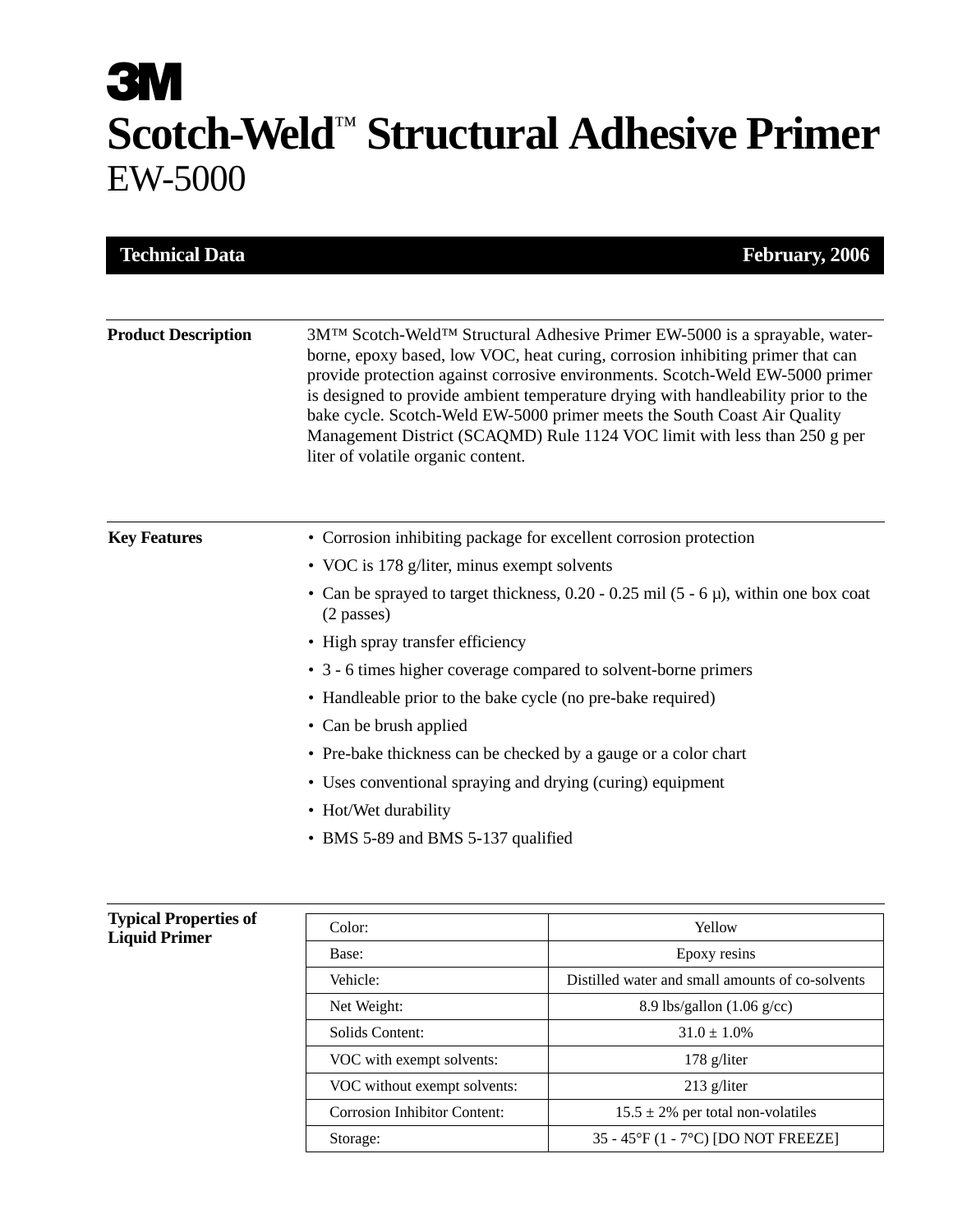3M™ Scotch-Weld™ Structural Adhesive Primer EW-5000

**Typical Cured Physical Properties** **Note: The following technical information and data is based upon limited 3M testing conditions and are considered typical values and should not be used for specification purposes.**

### **I. Key Specifications**

| Appearance                                             | Glossy to Semi-glossy                  |
|--------------------------------------------------------|----------------------------------------|
| Air Dry Tack:                                          | None                                   |
| 40 Day Salt Spray Exposure:                            | Pass <sup>1</sup>                      |
| Pencil Hardness:                                       | 7H <sup>2</sup>                        |
| Pencil Hardness after 7 days in Skydrol <sup>®</sup> : | $7H^2$                                 |
| Min. Thickness to MEK Resistance:                      | $0.10 - 0.14$ mil $(2.5 - 3.6 \mu)^3$  |
| Max. Thickness for Peel Performance:                   | $0.38 - 0.40$ mil $(9.7 - 10.2 \mu)^4$ |

<sup>1</sup>Tested according to ASTM B117 with 1/16 inch wide scribed lines. After 40 days, no corrosion was developed either beyond or inside the scribed lines. No pitting corrosion was developed when primer thickness was greater than 0.06 mil. See Product Application section for cure cyle.

2Tested according to ASTM D3363.

3Tested according to ASTM D5402.

4See metal-to-metal climbing drum peel data in section III of the Typical Cured Physical Properties.

#### **II. Metal to Honeycomb Flatwise Tension**

Adhesive: 3M™ Scotch-Weld™ Structural Adhesive Film AF 163-2M, .06 wt. Adhesive Cure: 50 psi (0.35 MPa),  $4^{\circ}$ F/min (2.2°C/min) rise rate to 250°F (121°C) for 90 min. Core: 1/4" cell, 0.625" thick, PAA treated 5052 Alloy, 4-mil foil, non-perforated. Primer Cure: 30 min air dry followed by 60 min bake at 260°F (127°C). Primer Thickness: 0.20 - 0.25 mil (5 - 6 µ).

| <b>Test Temperature</b>      | <b>Flatwise Tensile Shear Strength</b> |
|------------------------------|----------------------------------------|
| $75^{\circ}F(24^{\circ}C)$   | 1600 psi (11.0 MPa)                    |
| $180^{\circ}F(82^{\circ}C)$  | 780 psi (5.3 MPa)                      |
| $250^{\circ}F(121^{\circ}C)$ | 125 psi (0.86 MPa)                     |

Tested according to ASTM C297; Test speed was set so as to produce failure within 3 - 6 minutes.

#### **III. Metal/Metal Climbing Drum Peel**

Adhesive: 3M™ Scotch-Weld™ Structural Adhesive Film AF 163-2OST, .06wt. Adhesive Cure: 50 psi (0.35 MPa),  $4^{\circ}$ F/min (2.2°C/min) rise rate to 250°F (121°C) for 90 min. Primer Cure: 30 min air dry followed by 60 min bake at 260°F (127°C).

| <b>Primer Thickness</b><br>mil $(\mu)$ | <b>Peel Strength</b><br>$in-lb/in (mN/m)$ | <b>Percent Cohesive</b><br><b>Failure Mode</b> |
|----------------------------------------|-------------------------------------------|------------------------------------------------|
| 0.24(6.1)                              | 82.5 (367.5)                              | 100%                                           |
| 0.33(8.4)                              | 79.0 (351.9)                              | 100%                                           |
| 0.35(8.9)                              | 78.9 (351.4)                              | 100%                                           |
| 0.36(9.1)                              | 81.4 (362.6)                              | 100\%                                          |
| 0.37(9.4)                              | 82.6 (367.9)                              | 100%                                           |
| 0.38(9.7)                              | 80.1 (356.8)                              | 99%                                            |
| 0.40(10.2)                             | 79.7 (355.0)                              | 98%                                            |
| 0.41(10.4)                             | 76.5 (340.8)                              | 88%                                            |

Tested according to ASTM 1781, crosshead speed of 3 in/min (76 mm/min).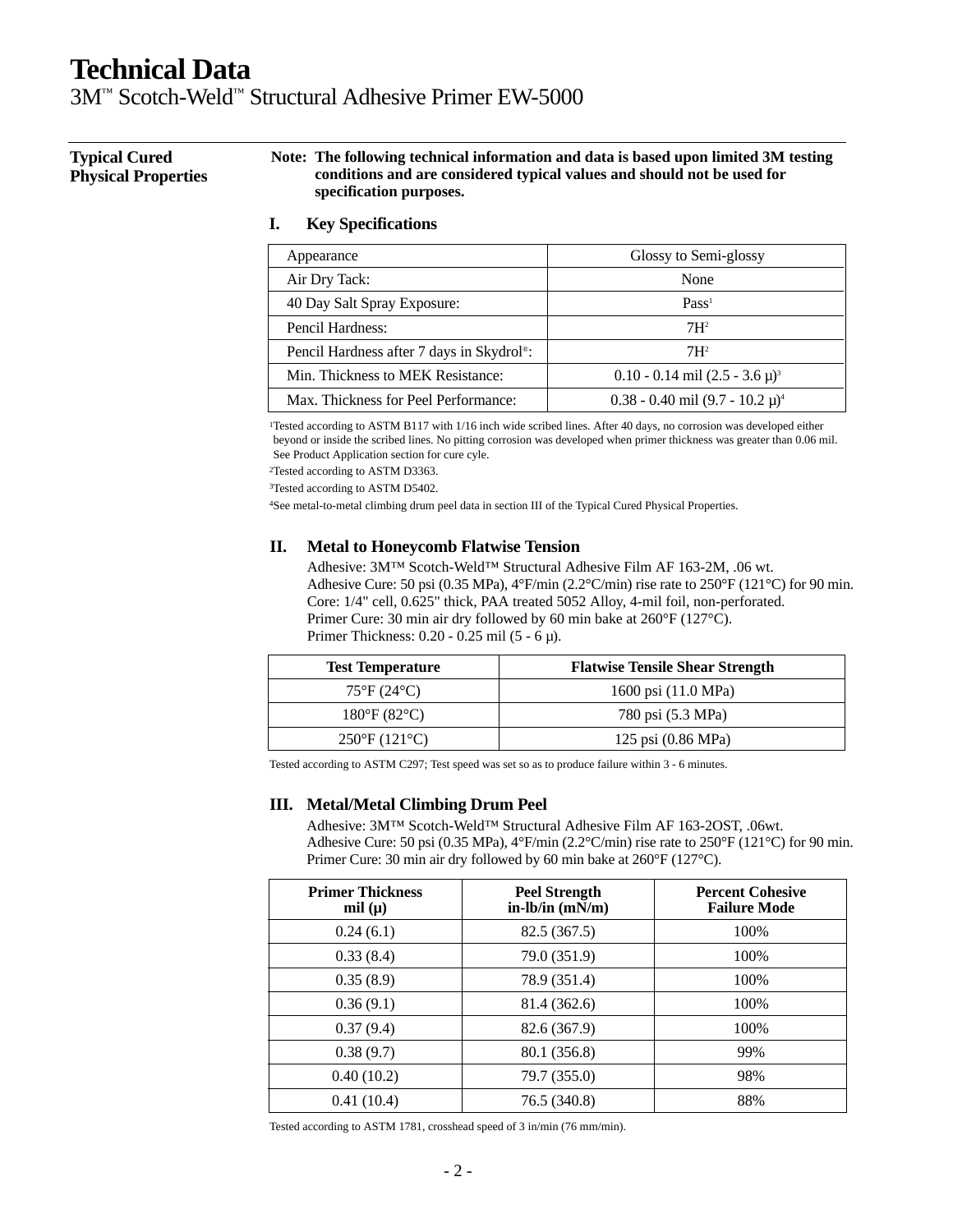3M™ Scotch-Weld™ Structural Adhesive Primer EW-5000

| <b>Typical Cured</b><br><b>Physical Properties</b><br>(continued) | Note: The following technical information and data is based upon limited 3M testing<br>conditions and are considered typical values and should not be used for<br>specification purposes.                                                                                                                                                                                                                                  |                   |
|-------------------------------------------------------------------|----------------------------------------------------------------------------------------------------------------------------------------------------------------------------------------------------------------------------------------------------------------------------------------------------------------------------------------------------------------------------------------------------------------------------|-------------------|
|                                                                   | IV.<br>Wide Area Shear<br>Adhesive: $3M^{TM}$ Scotch-Weld <sup>TM</sup> Structural Adhesive Film AF 163-2M, .06 wt.<br>Adhesive Cure: 50 psi (0.35 MPa), $4^{\circ}F/\text{min}$ (2.2 $^{\circ}C/\text{min}$ ) rise rate to 250 $^{\circ}F$ (121 $^{\circ}C$ ) for 90 min.<br>Primer Cure: 30 min air dry followed by 60 min bake at $260^{\circ}F(127^{\circ}C)$ .<br>Primer Thickness: $0.20 - 0.25$ mil $(5 - 6 \mu)$ . |                   |
|                                                                   | $-67^{\circ}F (-55^{\circ}C)$                                                                                                                                                                                                                                                                                                                                                                                              | 5000 psi (34 MPa) |
|                                                                   | $75^{\circ}F(24^{\circ}C)$                                                                                                                                                                                                                                                                                                                                                                                                 | 5000 psi (34 MPa) |
|                                                                   | $180^{\circ}F(82^{\circ}C)$                                                                                                                                                                                                                                                                                                                                                                                                | 4000 psi (28 MPa) |
|                                                                   | $250^{\circ}F(121^{\circ}C)$                                                                                                                                                                                                                                                                                                                                                                                               | 2000 psi (14 MPa) |
|                                                                   | 75°F (24°C) after 30 days at 100% RH / 120°F (49°C)                                                                                                                                                                                                                                                                                                                                                                        | 5200 psi (36 MPa) |
|                                                                   | 75°F (24°C) after 30 days salt spray at 95°F (35°C)                                                                                                                                                                                                                                                                                                                                                                        | 5600 psi (39 MPa) |
|                                                                   | 75°F (24°C) after 7 days in JP-4 fuel at 75°F (24°C)                                                                                                                                                                                                                                                                                                                                                                       | 4600 psi (32 MPa) |
|                                                                   | 75°F (24°C) after 7 days in hydrocarbon fluid (TT-S-735)<br>at $75^{\circ}F(24^{\circ}C)$                                                                                                                                                                                                                                                                                                                                  | 4800 psi (33 MPa) |

Tested according to ASTM D3165, crosshead speed 0.05 in/min.

#### **V. Honeycomb Peel**

Adhesive: 3M™ Scotch-Weld™ Structural Adhesive Film AF 163-2M, .06 wt. Adhesive Cure: 50 psi (0.35 MPa),  $4^{\circ}$ F/min (2.2 $^{\circ}$ C/min) rise rate to 250 $^{\circ}$ F (121 $^{\circ}$ C) for 90 min. Core: 1/4" cell, 0.625" thick, PAA treated 5052 Alloy, 4-mil foil, non-perforated. Primer Cure: 30 min air dry followed by 60 min bake at 260°F (127°C). Primer Thickness: 0.20 - 0.25 mil (5 - 6 µ).

75°F (24°C) after 7 days in Skydrol® at 150°F (65°C) 5700 psi (39 MPa)

| $75^{\circ}F(24^{\circ}C)$                                       | $84$ in-lb/ $3$ -in<br>$(124.7 \text{ mN/m})$ |
|------------------------------------------------------------------|-----------------------------------------------|
| 75°F (24°C) after 30 days at 100% RH / 95°F (35°C)               | $83$ in-lb/ $3$ -in<br>$(123.2 \text{ mN/m})$ |
| $75^{\circ}$ F (24 °C) after 30 days salt spray at 95 °F (35 °C) | $82$ in-lb/3-in<br>$(121.8 \text{ mN/m})$     |

Tested according to ASTM 1781, crosshead speed of 3 in/min (76 mm/min).

#### **VI. Other Performance Tests**

Adhesive Cure: 50 psi (0.35 MPa),  $4^{\circ}$ F/min (2.2°C/min) rise rate to 250°F (121°C) for 90 min. Primer Cure: 30 min air dry followed by 60 min bake at 260°F (127°C). Primer Thickness: 0.20 - 0.25 mil (5 - 6 µ).

| <b>Test</b>                 | <b>Adhesive</b>     | <b>Test Condition</b>                                                                         | <b>Results</b>                                                                 |
|-----------------------------|---------------------|-----------------------------------------------------------------------------------------------|--------------------------------------------------------------------------------|
| Wedge <sup>1</sup><br>Crack | $AF163-2K$<br>.06WT | 100% RH / $140^{\circ}$ F<br>$(60^{\circ}C)$ for 7 days                                       | 100% cohesive failure,<br>crack length less than<br>$0.25$ in $(6 \text{ mm})$ |
| Slow Cycle<br>Fatigue       | AF163-2M<br>.06WT   | 100% RH / $140^{\circ}$ F<br>$(60^{\circ}C)$ ; 1500 psi<br>$(10.3 \text{ MPa})$ ; 5 cycles/hr | $>$ 2000 cycles                                                                |
| Fatigue <sup>2</sup>        | AF163-2M<br>.06WT   | Ambient conditions;<br>30 Hz at 1500 psi<br>$(10.3 \text{ MPa})$                              | $>$ 2.0 x 10 <sup>7</sup> cycles                                               |

<sup>1</sup>Tested according to ASTM D3762.

2Tested according to ASTM D3166.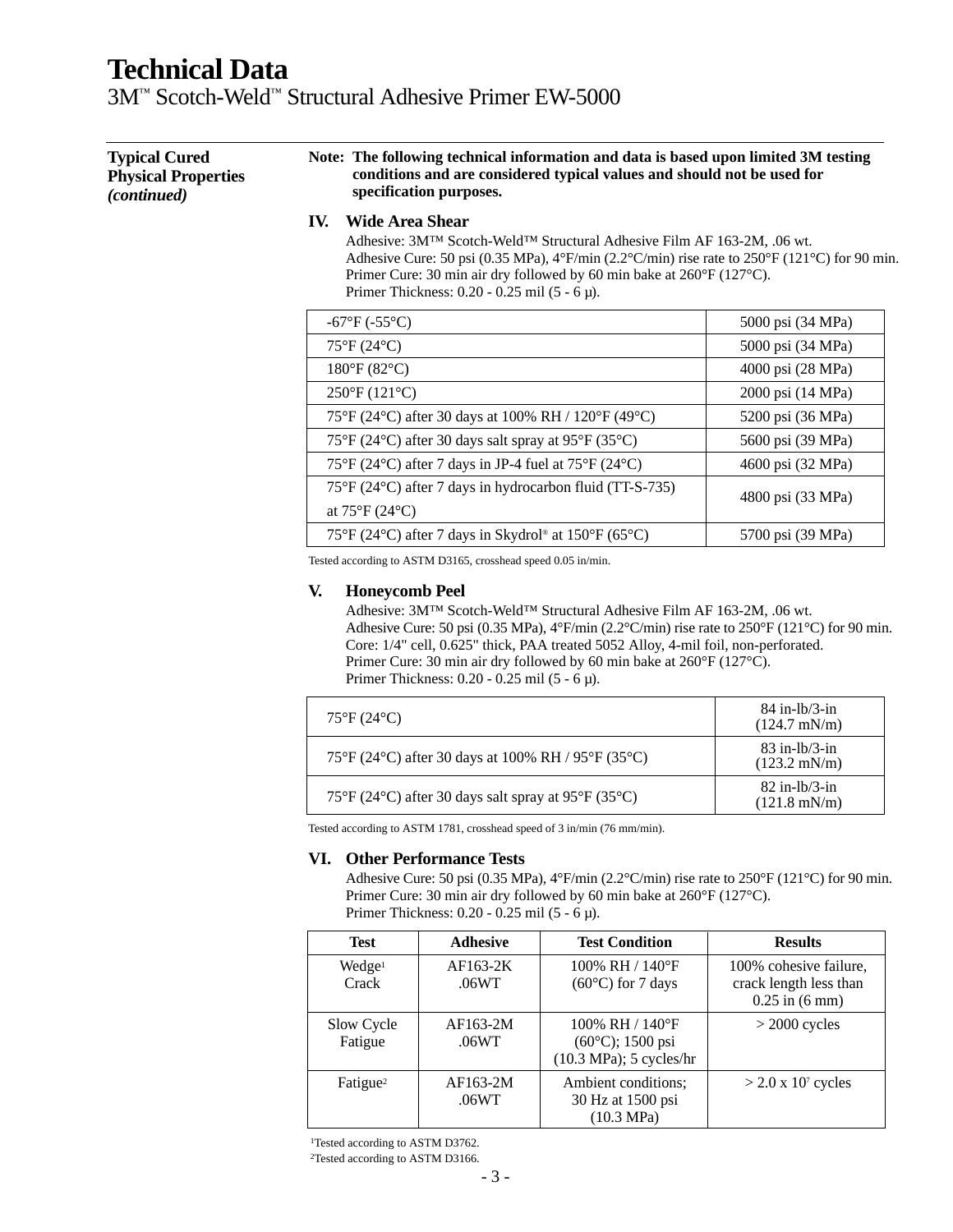3M™ Scotch-Weld™ Structural Adhesive Primer EW-5000

**Product Application Note: This information is provided as a general application guideline based upon typical conditions. No two applications are identical due to differing assemblies, method of heat and pressure application, production equipment and other limitations. It is therefore suggested that experiments be run, within the actual constraints imposed, to determine optimum conditions for your specific application and to determine suitability of product for particular intended use.**

### **I. Metal Surface Preparation**

A thoroughly cleaned, dry, grease-free surface is essential for maximum performance. Cleaning methods that will produce a break free water film on metal surfaces are generally satisfactory.

The best performance will be achieved with the surface preparation by alkaline (e.g. Oakite™ 164 or Isoprep™ 44 solutions) degreasing, then FPL etching, according to ASTM D2674, and followed by anodizing, according to ASTM D3933.

### **II. Agitation**

Always mix well before transferring it to the spray system. Mixing can be achieved by the following options:

- 1. **Roller mixer.** Place the primer on the roller mixer, and let it roll for 20 minutes.
- 2. **Mechanical stirrer.** Use a propeller type blade. Stir at medium low speed (100 - 150 rpm) for 15 - 20 minutes.
- 3. **Paint shaker.** Use with caution. Do not shake for more than 5 minutes. Otherwise excessive foam can form.

### **III. Spray**

### **1) Equipment and settings:**

| Spray Equipment             | Conventional HVLP spray gun <sup>1</sup> , e.g.<br>3MTM PPSTM Paint Preparation System HVLP<br>Spray Gun Part #16212 <sup>2</sup><br>Accuspray® Series 12 HVLP Spray Gun<br>Binks <sup>®</sup> Mark 1 HVLP Spray Gun |
|-----------------------------|----------------------------------------------------------------------------------------------------------------------------------------------------------------------------------------------------------------------|
| Fluid and Air Nozzle        | 1.3 mm or less for siphon or gravity feed guns<br>1.0 mm or less for pressure feed guns                                                                                                                              |
| <b>Atomizing Pressure</b>   | 6 - 10 psi (40 - 69 kilopascal) at the air cap (gun tip) <sup>3</sup>                                                                                                                                                |
| <b>Fluid Nozzle Setting</b> | $1/2 - 3/4$ turn out from close position                                                                                                                                                                             |
| Fan Pattern                 | Adjust fan pattern control to provide about 45 - 60 spray pattern                                                                                                                                                    |
| <b>Gun Distance</b>         | $6 - 12$ inch $(15 - 30$ cm) from the panel                                                                                                                                                                          |

<sup>1</sup>Can be either a siphon or gravity-feed gun.

23M PPS Part #16212 comes with a kit that contains a fluid nozzle of 1.3 mm tip.

<sup>&</sup>lt;sup>3</sup>For 3M™ PPS™ Paint Preparation System Spray Gun, set the pressure just below the purple zone at the gauge attached to the gun.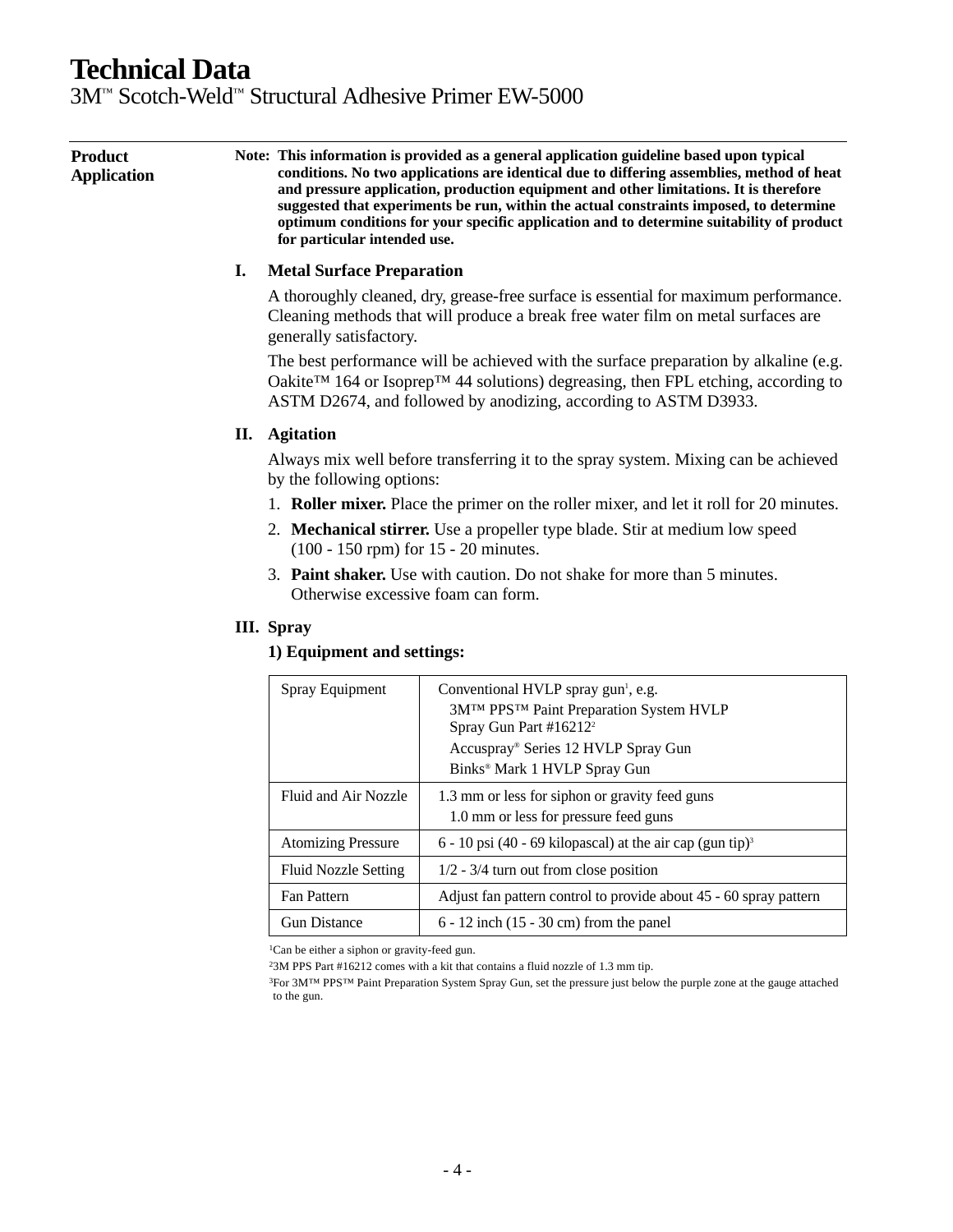3M™ Scotch-Weld™ Structural Adhesive Primer EW-5000

| <b>Product</b>                            | 2) Spray Process                                                                                                                                                                                                                      |  |  |
|-------------------------------------------|---------------------------------------------------------------------------------------------------------------------------------------------------------------------------------------------------------------------------------------|--|--|
| <b>Application</b><br><i>(continued)</i>  | • Make sure to let the primer warm up to ambient temperature before spray.<br>Preferably $65^{\circ}F(18^{\circ}C)$ or higher, but not to exceed $95^{\circ}F(35^{\circ}C)$ .                                                         |  |  |
|                                           | • The spray of water-borne products varies with temperature and humidity<br>conditions. To assure good spray appearance, the booth temperature should be<br>above $70^{\circ}$ F (21 $^{\circ}$ C), and humidity should be below 50%. |  |  |
|                                           | • For best post-cured appearance, allow flash-off between passes. At high<br>humidity and low temperature conditions, spray less material each pass, and<br>allow extra passes to achieve the designated thickness.                   |  |  |
|                                           | • A training DVD is available through your 3M Aerospace Sales Representative.                                                                                                                                                         |  |  |
|                                           | <b>IV. Primer Thickness</b><br>Optimal thickness: 0.18 - 0.28 mil (4.5 - 7.0 micrometer) after cure. <sup>1,2</sup>                                                                                                                   |  |  |
| V.                                        | <b>Drying and Bake</b>                                                                                                                                                                                                                |  |  |
|                                           | Air-Dry: 30 minutes.                                                                                                                                                                                                                  |  |  |
|                                           | Bake: $260^{\circ}F(127^{\circ}C)$ for 60 minutes.                                                                                                                                                                                    |  |  |
| <b>Shelf Life and</b><br><b>Stability</b> | 3M™ Scotch-Weld™ Structural Adhesive Primer EW-5000 should be stored at<br>refrigerated condition, e.g. $35 - 45^{\circ}F (1 - 7^{\circ}C)$ . DO NOT FREEZE. The shelf life under<br>this condition is 1 year from date of shipment.  |  |  |
|                                           | Scotch-Weld EW-5000 primer should be warmed thoroughly to room temperature before<br>use. However, do not expose it to above 100°F (38°C) for a prolonged period of time. <sup>3</sup>                                                |  |  |
|                                           | The out time of Scotch-Weld EW-5000 primer is 15 days under $80^{\circ}F(27^{\circ}C)$ , and 7 days<br>at $90^{\circ}F(32^{\circ}C)$ .                                                                                                |  |  |
|                                           |                                                                                                                                                                                                                                       |  |  |

<sup>1</sup>Primer thickness can be measured after the surface is flashed off, yet before bake. If thickness is measured before bake, about 0.02 - 0.05 mil (0.5 - 1.2 micrometer) shrinkage will occur after bake.

<sup>2</sup>The recommended thickness should be achieved within 2 to 3 passes (or 1 to 1.5 box coats) depending on temperature and humidity.

<sup>3</sup>The primer should not be exposed for more than 24 hours at 100°F (38°C), and should not be more than 1 hour at 120°F (49°C).